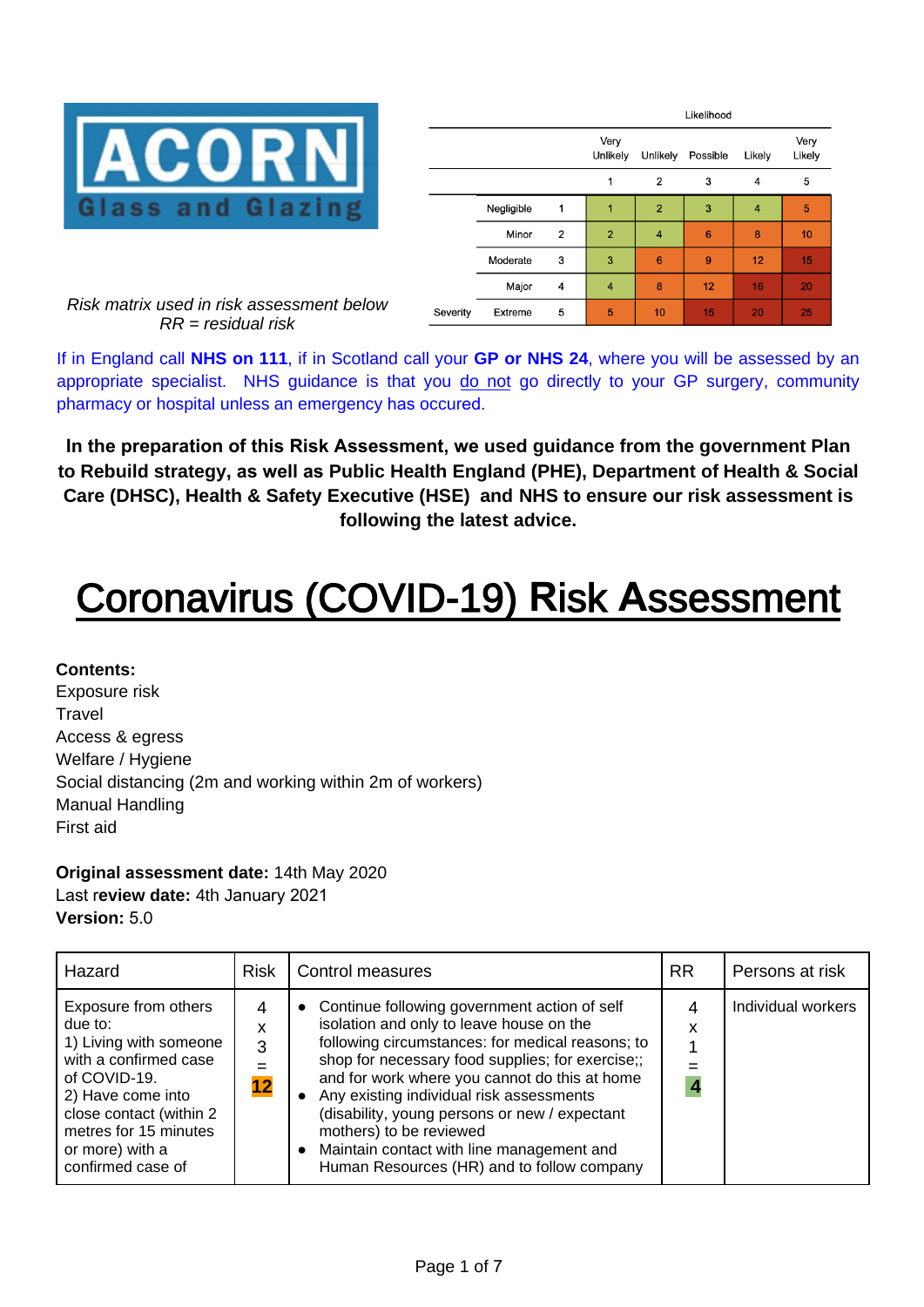| COVID-19.<br>3) Being advised by a<br>public health agency<br>that contact with a<br>diagnosed case has<br>occurred. |                          | policy / guidance.<br>Travel is only required where you cannot work<br>$\bullet$<br>from home. Use private transportation, cycle or<br>walk. As a last resort public transport to be used<br>as a minimum and to implement social<br>distancing where possible<br>To continue following ongoing government<br>guidance<br>Stay at home and only attend hospital in an<br>$\bullet$<br>emergency. Do not attend GP surgery and<br>phone NHS line (111) if further advice is<br>required<br>Company to ensure extremely clinically<br>vulnerable persons do not come to work and<br>continue to shield themselves whilst following<br>their specific medical advice issued to them<br>Follow good NHS hygiene measures at all times<br>Avoid all visitors to your home unless they are<br>providing a medical requirement<br>Do not approach delivery staff, allow packages<br>to be left on the doorstep<br>Do not take any antibiotics as they do not work<br>against viruses. |                                      |                    |
|----------------------------------------------------------------------------------------------------------------------|--------------------------|--------------------------------------------------------------------------------------------------------------------------------------------------------------------------------------------------------------------------------------------------------------------------------------------------------------------------------------------------------------------------------------------------------------------------------------------------------------------------------------------------------------------------------------------------------------------------------------------------------------------------------------------------------------------------------------------------------------------------------------------------------------------------------------------------------------------------------------------------------------------------------------------------------------------------------------------------------------------------------|--------------------------------------|--------------------|
| Suspected case whilst<br>working on site                                                                             | 4<br>X<br>4<br>$=$<br>16 | If a worker develops a high temperature or a<br>persistent cough while at work, they should:<br>Return home immediately<br>1)<br>2) Avoid touching anything<br>3) Cough or sneeze into a tissue and put it in<br>a bin, or if they do not have tissues, cough<br>and sneeze into the crook of their elbow.<br>They must then follow the guidance on self-<br>4)<br>isolation and not return to work until their<br>period of self-isolation has been completed.<br>The work area should receive deep<br>5)<br>cleaning and social distancing maintained                                                                                                                                                                                                                                                                                                                                                                                                                        | 4<br>X<br>1<br>$\overline{4}$        | Individual workers |
| General travel<br>including foreign travel                                                                           | 4<br>X<br>4<br>$=$<br>16 | Do not travel unless you cannot work from home<br>or deemed a key worker - implement<br>teleconferencing for meetings<br>Where an individual has recently travelled<br>abroad, they must self isolate for 14 days<br>Please continue to follow any further national<br>government advice provided<br>Where an occupational health (OH) service<br>provider has been appointed, please seek<br>additional advice or concerns through this<br>service<br>All persons to limit their use of public transport.<br>$\bullet$<br>Where travel is essential, please use private<br>single occupancy where possible, cycle or walk                                                                                                                                                                                                                                                                                                                                                     | 4<br>X<br>1<br>$=$<br>$\overline{4}$ | Individual workers |
| Access / egress to site                                                                                              | 4<br>X<br>4<br>=<br>16   | Where possible, please consider and implement<br>the following practices:<br>1) Ensure all extremely clinically vulnerable<br>persons do not attend site<br>2) Stop all non-essential visitors<br>3) Log all visitors to site<br>Introduce staggered start and finish times<br>4)<br>to reduce congestion and contact at all<br>times                                                                                                                                                                                                                                                                                                                                                                                                                                                                                                                                                                                                                                          | 4<br>X<br>1<br>=<br>$\overline{4}$   | Individual workers |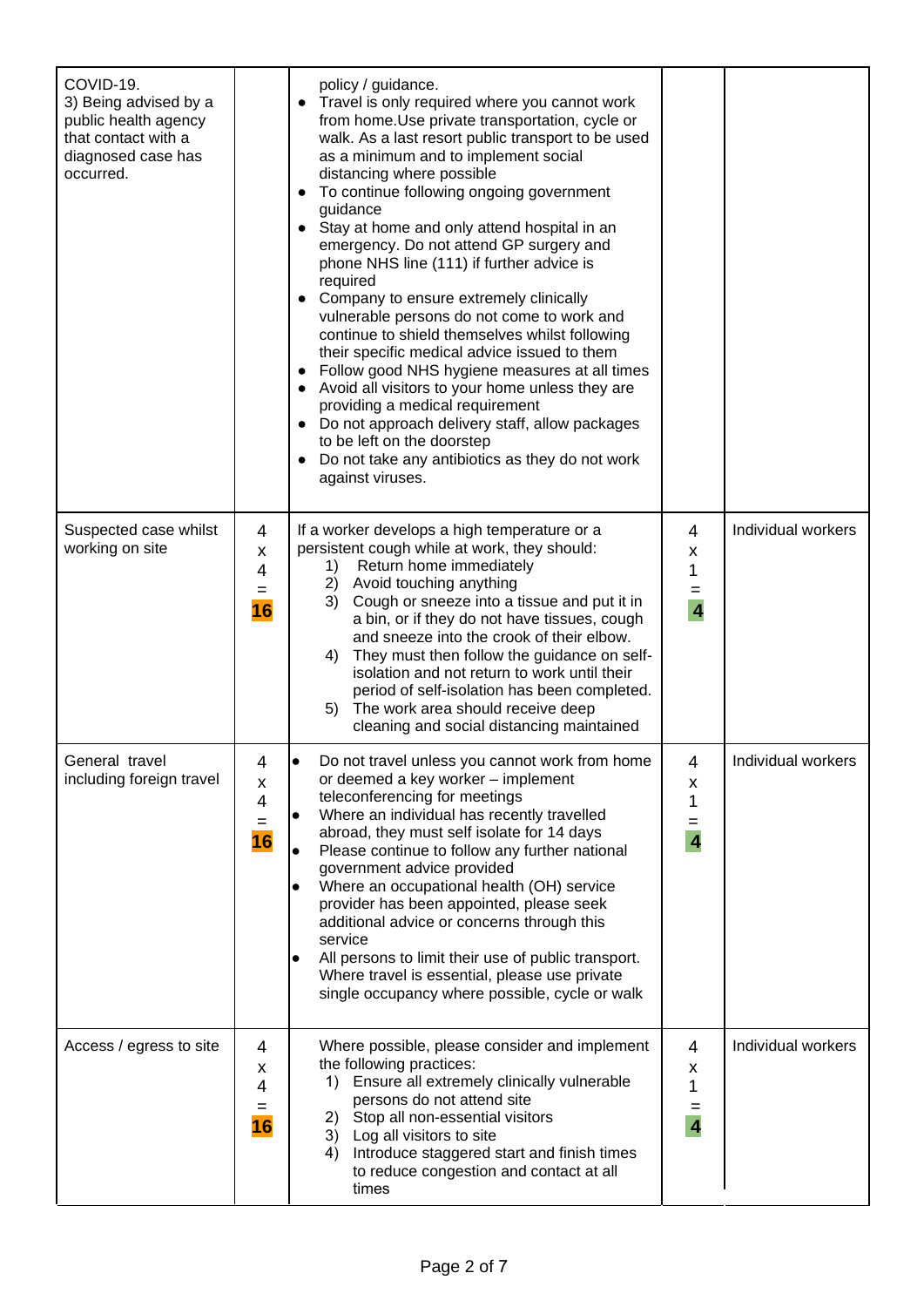|                                         |                                      | Monitor site access points to enable social<br>5)<br>distancing - you may need to change the<br>number of access points, either increase to<br>reduce congestion or decrease to enable<br>monitoring<br>Remove or disable entry systems that<br>6)<br>require skin contact e.g. fingerprint<br>scanners and look to increase cleaning or<br>removal of common 'touch points' on site<br>7) Require all workers to wash or clean their<br>hands before entering or leaving the site<br>8) Allow plenty of space (two metres) between<br>people waiting to enter site<br>9) Regularly clean common contact surfaces<br>in reception, office, access control and<br>delivery areas e.g. scanners, turnstiles,<br>screens, telephone handsets, desks,<br>particularly during peak flow times<br>10) Reduce the number of people in<br>attendance at site inductions and consider<br>holding them outdoors wherever possible<br>11) Drivers should remain in their vehicles if the<br>load will allow it and must wash or clean<br>their hands before unloading goods and<br>materials.<br>12) Designate walking routes and one way<br>systems with signage to help maintain<br>social distancing<br>13) Additional parking and cycling facilities to<br>be implemented to encourage those to<br>avoid using public transport when travelling<br>to work |                                                 |                    |
|-----------------------------------------|--------------------------------------|-----------------------------------------------------------------------------------------------------------------------------------------------------------------------------------------------------------------------------------------------------------------------------------------------------------------------------------------------------------------------------------------------------------------------------------------------------------------------------------------------------------------------------------------------------------------------------------------------------------------------------------------------------------------------------------------------------------------------------------------------------------------------------------------------------------------------------------------------------------------------------------------------------------------------------------------------------------------------------------------------------------------------------------------------------------------------------------------------------------------------------------------------------------------------------------------------------------------------------------------------------------------------------------------------------------------------------------------------------|-------------------------------------------------|--------------------|
| Inclement weather -<br>cold temperature | 2<br>X<br>$\overline{2}$<br>$=$<br>4 | All persons to dress appropriately for the<br>lo<br>weather<br>Welfare facilities provided to shelter from the<br>elements<br>Maintain good hygiene measures at all times<br>PPE on individual issue basis and not to be<br>shared                                                                                                                                                                                                                                                                                                                                                                                                                                                                                                                                                                                                                                                                                                                                                                                                                                                                                                                                                                                                                                                                                                                  | $\overline{2}$<br>x<br>1<br>$=$<br>$\mathbf{2}$ | Individual workers |
| Poor hygiene                            | 4<br>x<br>4<br>$=$<br>16             | Wash your hands thoroughly and regularly. Use<br>$\bullet$<br>soap and water for at least 20 seconds. Use<br>alcohol-based hand sanitiser if soap and water<br>is not available and hand washing technique to<br>be adopted as directed by NHS<br>Avoid touching your face/eyes/nose/mouth with<br>unwashed hands and cover your cough or<br>sneeze with a tissue then throw it in the bin.<br>Provide additional hand washing facilities to the<br>$\bullet$<br>usual welfare facilities if a large spread out site<br>or significant numbers of personnel on site<br>Regularly clean the hand washing facilities and<br>$\bullet$<br>check soap and sanitiser levels<br>Provide suitable and sufficient rubbish bins for<br>hand towels with regular removal and disposal.<br>Sites will need extra supplies of soap, hand<br>sanitiser and paper towels and these should be<br>securely stored.                                                                                                                                                                                                                                                                                                                                                                                                                                                  | 4<br>x<br>1<br>$=$<br>$\overline{4}$            | Individual workers |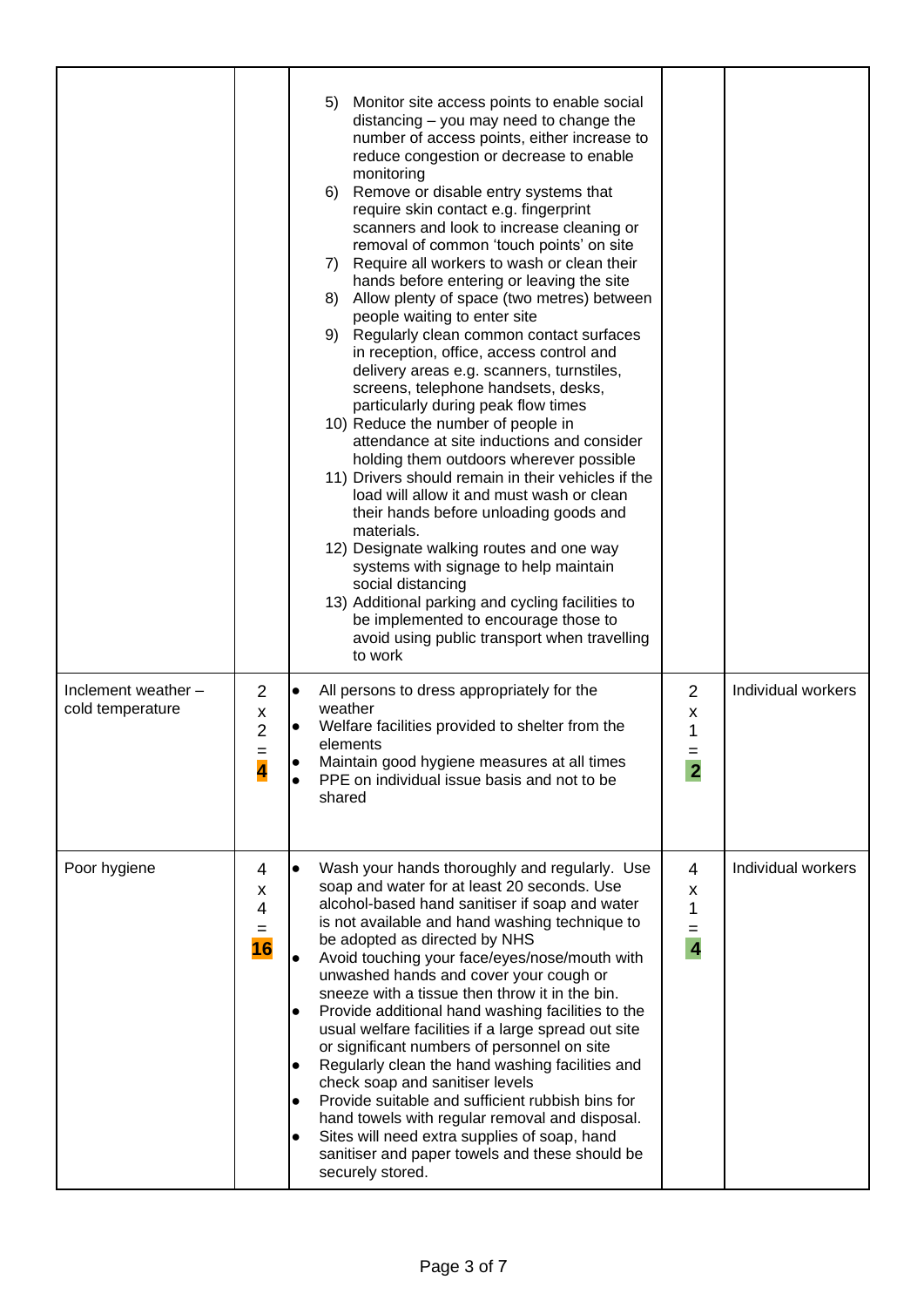|                                                            |                          | Restrict the number of people using toilet<br>$\bullet$<br>facilities at any one time e.g. use a welfare<br>attendant Wash hands before and after using<br>the facilities Enhance the cleaning regimes for<br>toilet facilities particularly door handles, locks<br>and the toilet flush Portable toilets should be<br>avoided wherever possible, but where in use<br>these should be cleaned and emptied more<br>frequently                                                                                                                                                                                                                                                                                                                                                                                                                                                                                                                                                                                                                                                                                                                                                                                                                                                                                                                                                                                                                          |                                               |                    |
|------------------------------------------------------------|--------------------------|-------------------------------------------------------------------------------------------------------------------------------------------------------------------------------------------------------------------------------------------------------------------------------------------------------------------------------------------------------------------------------------------------------------------------------------------------------------------------------------------------------------------------------------------------------------------------------------------------------------------------------------------------------------------------------------------------------------------------------------------------------------------------------------------------------------------------------------------------------------------------------------------------------------------------------------------------------------------------------------------------------------------------------------------------------------------------------------------------------------------------------------------------------------------------------------------------------------------------------------------------------------------------------------------------------------------------------------------------------------------------------------------------------------------------------------------------------|-----------------------------------------------|--------------------|
| Canteen - exposure<br>from large numbers of<br>persons     | 4<br>x<br>4<br>$=$<br>16 | 1) The workforce can stay on site once they<br>have entered it and not use local shops to<br>limit contact with others.<br>Dedicated eating areas should be identified<br>2)<br>on site to reduce food waste and<br>contamination<br>3) Break times should be staggered to reduce<br>congestion and contact at all times<br>Hand cleaning facilities or hand sanitiser<br>4)<br>should be available at the entrance of any<br>room where people eat and should be used<br>by workers when entering and leaving the<br>area<br>5) The workforce should be asked to bring<br>pre-prepared meals and refillable drinking<br>bottles from home<br>6) Workers should sit 2 metres apart from<br>each other whilst eating and avoid all<br>contact<br>Where catering is provided on site, it<br>7)<br>should provide pre-prepared and wrapped<br>food only - Payments should be taken by<br>contactless card wherever possible and<br>Crockery, eating utensils, cups etc. should<br>not be used<br>Drinking water should be provided with<br>8)<br>enhanced cleaning measures of the tap<br>mechanism introduced<br>Tables should be cleaned between each<br>9)<br>use<br>10) All rubbish should be put straight in the bin<br>and not left for someone else to clear up<br>11) All areas used for eating must be<br>thoroughly cleaned at the end of each<br>break and shift, including chairs, door<br>handles, vending machines and payment<br>devices. | 4<br>X<br>1<br>$=$<br>$\overline{\mathbf{4}}$ | Individual workers |
| Use of Changing<br>facilities, showers and<br>drying rooms | 4<br>x<br>4<br>=<br>16   | Introduce staggered start and finish times<br>1)<br>to reduce congestion and contact at all<br>times<br>2) Introduce enhanced cleaning of all facilities<br>throughout the day and at the end of each<br>day<br>3) Consider increasing the number or size of<br>facilities available on site if possible<br>Based on the size of each facility,<br>4)<br>determine how many people can use it at<br>any one time to maintain a distance of two<br>metres<br>5) Provide suitable and sufficient rubbish bins<br>in these areas with regular removal and<br>disposal.                                                                                                                                                                                                                                                                                                                                                                                                                                                                                                                                                                                                                                                                                                                                                                                                                                                                                   | 4<br>x<br>1<br>$=$<br>$\overline{\mathbf{4}}$ | Individual workers |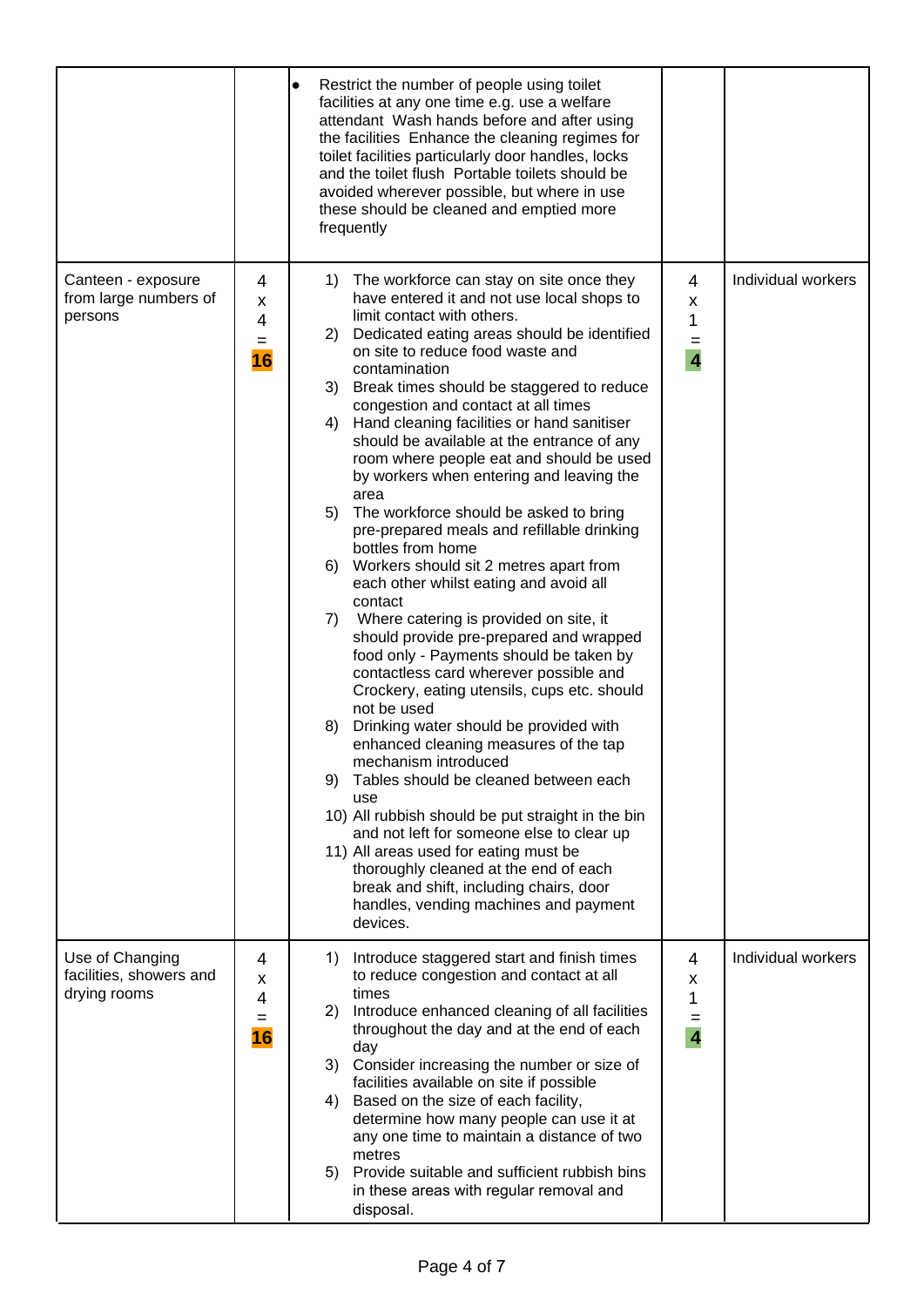| Manual handling - dual<br>lifting                                                        | 4x4<br>$= 16$          | Always consider if the task can be<br>1)<br>performed with one person using<br>mechanical aid<br>Ensure the individual(s) are fit for work prior<br>2)<br>to commencing task<br>3) Break down the load where possible so that<br>one person can comfortably carry<br>Assess your route so you can maintain 2m<br>4)<br>social distance whilst moving the load<br>5) Where dual lifts cannot be avoided, lift<br>facing away from each each or side by side<br>rather than face to face where possible<br>Where teams are used, try to keep to fixed<br>6)<br>teams / partnering to prevent cross over of<br>workers<br>Where PPE is to be used, this is on an<br>7)<br>individual issue and items should not be<br>shared                                                                                                                                                                                                                                                                                                                                                                              | $1x4 =$<br>4                           | Workers                                    |
|------------------------------------------------------------------------------------------|------------------------|--------------------------------------------------------------------------------------------------------------------------------------------------------------------------------------------------------------------------------------------------------------------------------------------------------------------------------------------------------------------------------------------------------------------------------------------------------------------------------------------------------------------------------------------------------------------------------------------------------------------------------------------------------------------------------------------------------------------------------------------------------------------------------------------------------------------------------------------------------------------------------------------------------------------------------------------------------------------------------------------------------------------------------------------------------------------------------------------------------|----------------------------------------|--------------------------------------------|
| Taking / accepting<br>deliveries - contact with<br>materials and persons<br>(driver)     | 4x4<br>$= 16$          | Review logistics plans to ensure safest<br>1)<br>routes have been identified including<br>implementing one way systems<br>Maintain 2m social distancing when<br>2)<br>accepting materials<br>3)<br>Materials to be placed outside of sites to<br>reduce exposure to drivers<br>Review work programme to assess whether<br>4)<br>'just in time' arrangements can be made to<br>prevent additional or unnecessary<br>deliveries<br>Hand washing and sanitizer measures<br>5)<br>available to maintain good hygiene                                                                                                                                                                                                                                                                                                                                                                                                                                                                                                                                                                                       | $4x1 =$<br>4                           | Individual workers                         |
| Working in local vicinity<br>to construction<br>workforce (maintaining<br>2m distancing) | 4<br>x<br>4<br>=<br>16 | Starting and finishing times are to be<br>1)<br>staggered and reviewed to ensure no build<br>up of staff / teams in areas<br>2) Workers who are unwell with symptoms of<br>Covid-19 should not attend the workplace<br>3) Work design to be reviewed regularly to<br>identify any safer ways to move around site<br>4) Work programme to be reviewed to identify<br>any work reordering that would limit<br>exposure to others<br>5) Tasks are to be rearranged to enable them<br>to be done by one person or as small<br>number of persons without compromising<br>safety measures.<br>Maintain social distancing measure of 2<br>6)<br>metres from each other as much as<br>possible with supervision in place to<br>monitor compliance<br>7) Avoid skin to skin and face to face contact<br>8) Stairs should be used in preference to lifts<br>or hoists and consider one ways systems<br>around construction sites<br>9) Consider alternative or additional<br>mechanical aids to reduce worker interface<br>10) Any additional COVID 19 measures<br>specified by your Principal Contractor's site | 4<br>X<br>1<br>$\overline{\mathbf{4}}$ | Individual workers,<br>contractors, client |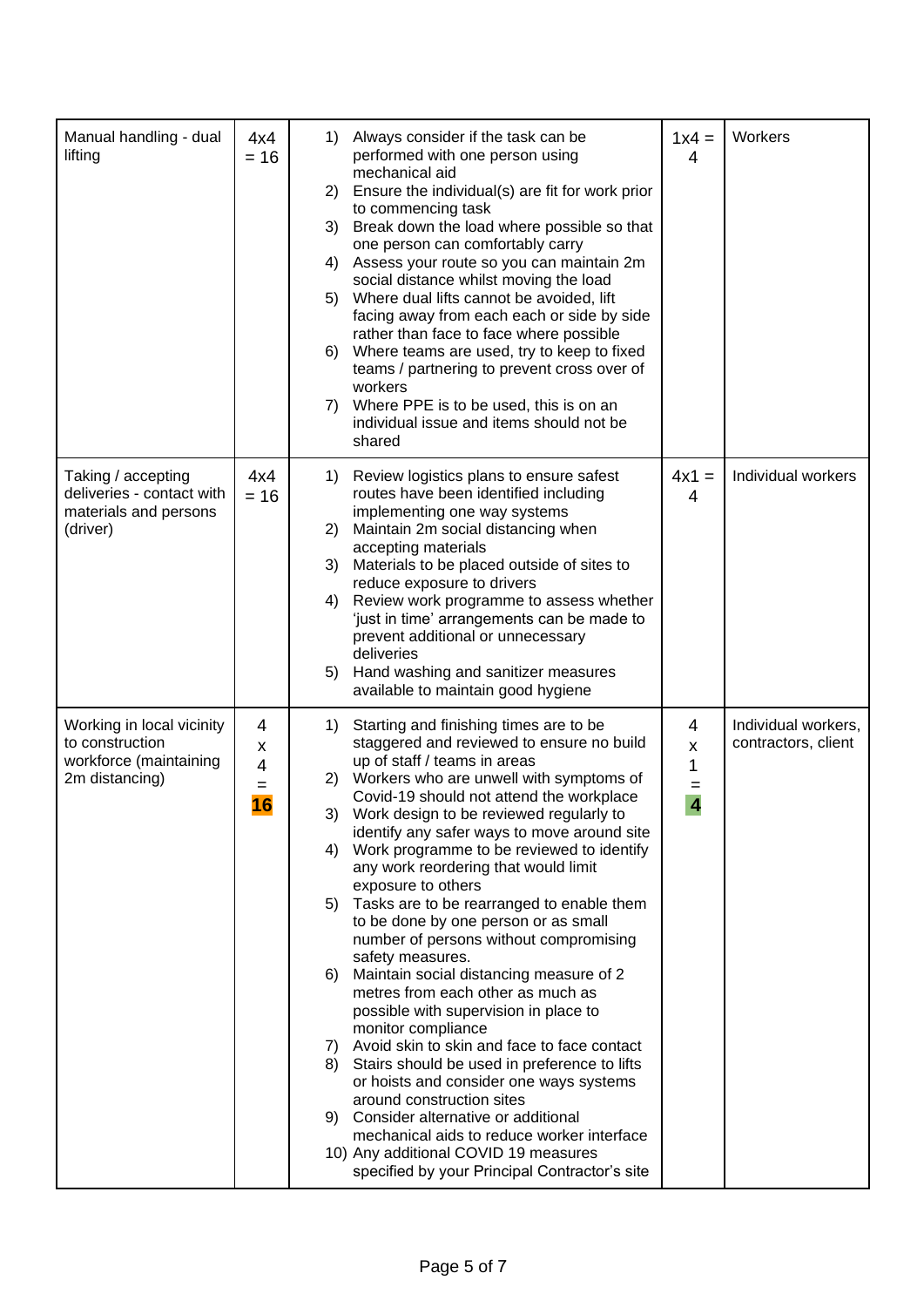|                                            |                          | rules must be followed. Details of this shall<br>be shared at site induction<br>11) Above hygiene measures and additional<br>cleaning schedules to remain (regularly<br>washing hands for at least 20 seconds with<br>soap and warm water)<br>12) Any health concern to be raised<br>immediately to line management / principal<br>Contractor                                                                                                                                                                                                                                                                                                                                                                                                                                                                                                                                                                                                                                                                                                                                                                                                                                                                                                                                                                                                                                                                                                                                                                                                                                                                                                                                                                                                                                                                                                                                                                                                                                                                                                                                                 |                                                             |                    |
|--------------------------------------------|--------------------------|-----------------------------------------------------------------------------------------------------------------------------------------------------------------------------------------------------------------------------------------------------------------------------------------------------------------------------------------------------------------------------------------------------------------------------------------------------------------------------------------------------------------------------------------------------------------------------------------------------------------------------------------------------------------------------------------------------------------------------------------------------------------------------------------------------------------------------------------------------------------------------------------------------------------------------------------------------------------------------------------------------------------------------------------------------------------------------------------------------------------------------------------------------------------------------------------------------------------------------------------------------------------------------------------------------------------------------------------------------------------------------------------------------------------------------------------------------------------------------------------------------------------------------------------------------------------------------------------------------------------------------------------------------------------------------------------------------------------------------------------------------------------------------------------------------------------------------------------------------------------------------------------------------------------------------------------------------------------------------------------------------------------------------------------------------------------------------------------------|-------------------------------------------------------------|--------------------|
| Working within 2<br>metres of working team | 4<br>х<br>4<br>$=$<br>16 | Always consider if the task can be<br>1)<br>performed differently without having to<br>breach the 2m social distancing rule<br>Workers are to limit face to face working<br>2)<br>and work facing away from each other<br>when possible<br>Limit the frequency of working within 2m to<br>3)<br>an absolute minimum and ensure it is for<br>strictly low intensity, sporadic work where<br>exposure to this distance is less than 15<br>mins<br>Consider introducing an enhanced<br>4)<br>authorisation process (permit to work) for<br>activities where less than 2m distance may<br>be required<br>Provide additional supervision to monitor<br>5)<br>distancing and teams not to be rotated<br>Continue to conduct dynamic risk<br>6)<br>assessments whilst completing the work<br>and speak up if there is a safer way of<br>completing the task<br>All equipment to be thoroughly cleaned<br>7)<br>prior and after using it.<br>Increased ventilation will be provided within<br>8)<br>enclosed spaces<br>Sites can consider face covering however,<br>9)<br>it is advised to speak to your H&S<br>competent person on these matters and<br>supplies should be reserved for medical<br>staff as it has been documented that the<br>protective effect is minimal and supplies<br>have been difficult to procure<br>10) Where respiratory protective equipment<br>(RPE) needs to be worn, face fit testing<br>(FFT) must be in place. This equipment is<br>reserved to protect workers from other<br>hazardous substances rather than<br>COVID19 as there is limited evidence that<br>the equipment will offer a high level of<br>protection<br>11) Consideration given to disposable gloves<br>and eyewear to prevent and reduce<br>potential contamination<br>12) Reusable PPE should be thoroughly<br>cleaned after use and not shared between<br>workers. These should be stored in suitable<br>places<br>13) Single use PPE should be disposed of so<br>that it cannot be reused and to control<br>potential contamination is controlled (waste<br>removed by a responsible, approved | 4<br>X<br>$\overline{\mathbf{c}}$<br>$\frac{1}{\mathbf{8}}$ | Individual workers |